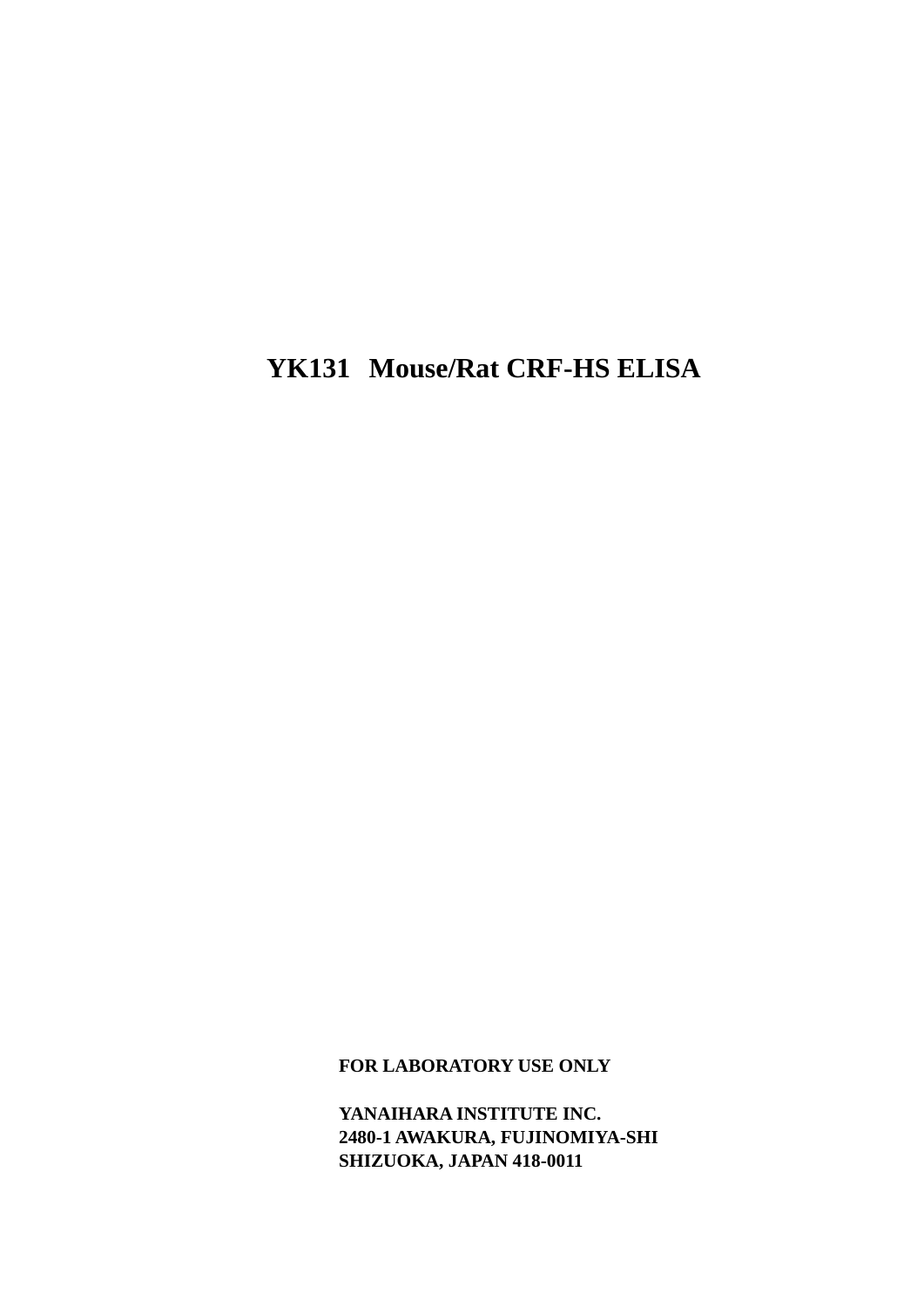| Ι.          | <b>Introduction</b>                | $\boldsymbol{2}$        |
|-------------|------------------------------------|-------------------------|
| Π.          | <b>Characteristics</b>             | $\mathbf{3}$            |
| Ⅲ.          | Composition                        | $\overline{\mathbf{4}}$ |
| Ν.          | <b>Method</b>                      | $5 - 7$                 |
| $V_{\perp}$ | <b>Notes</b>                       | 8                       |
| VI.         | <b>Performance Characteristics</b> | $9-14$                  |
| νΙ.         | <b>Stability and Storage</b>       | 14                      |
| 哑.          | <b>References</b>                  | $14 - 15$               |

**– Please read all the package insert carefully before beginning the assay –**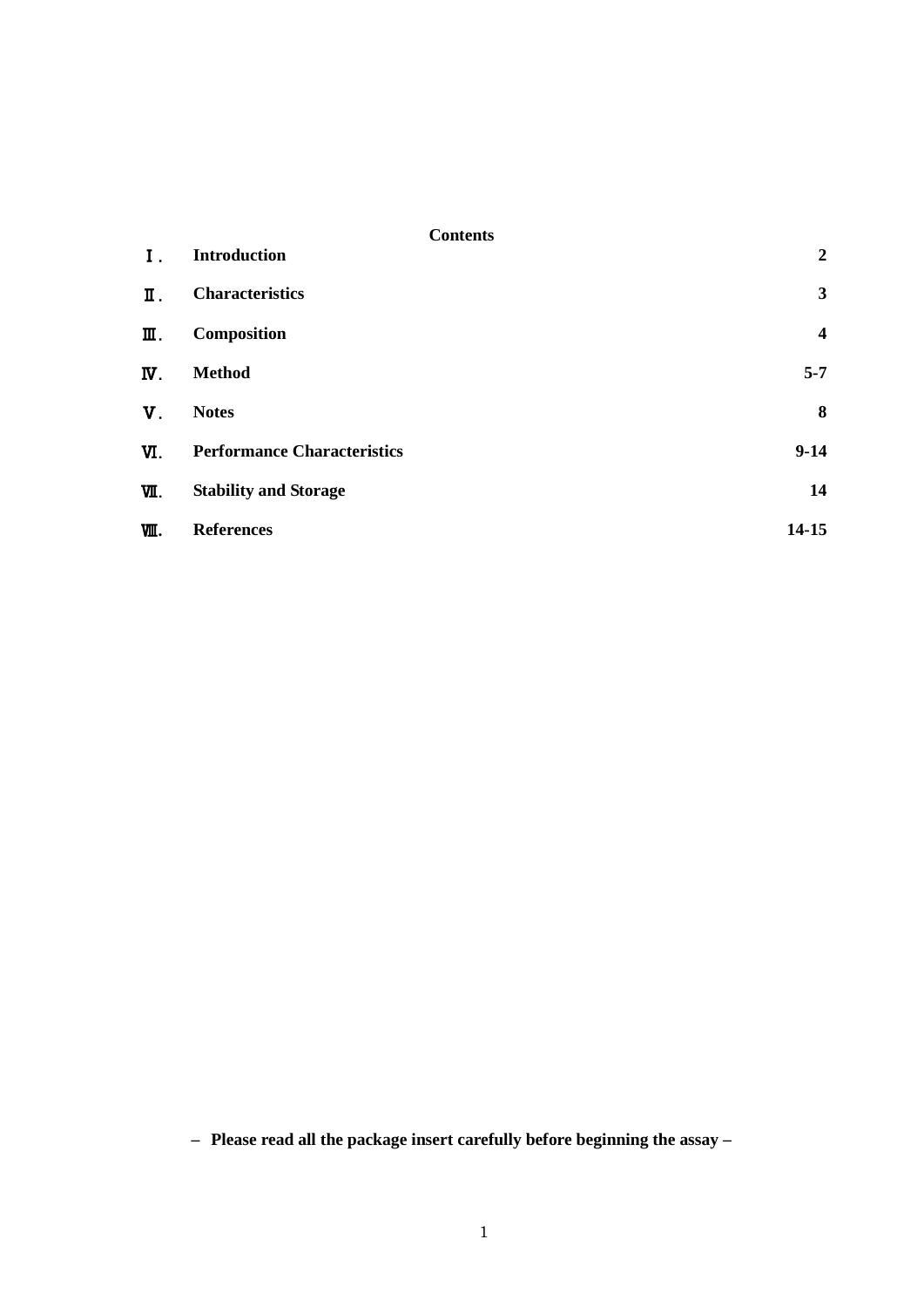### **YK131 Mouse/Rat CRF-HS ELISA Kit**

#### Ⅰ**. Introduction**

Corticotropin releasing factor (CRF, also CRH) was initially isolated from ovine hypothalamus by Vale et al., in 1981, and identified as a novel neuropeptide comprising 41 amino acid residues with molecular weight 4758 **1)**. Later human CRF**2)** and rat CRF**3)** were also isolated and identified. The mouse CRF peptide is identical at amino acid level to the rat and human CRF peptides**4)**. CRF in anterior pituitary promotes the synthesis and secretion of ACTH, a main factor of hypothalamus-pituitary-adrenal (HPA) axis. In the rat and human, CRF distributes mainly in hypothalamus, but it was also found in spinal cord, stomach, spleen, duodenum, adrenal and placenta. In addition, immunochemical evidence supported the wide distribution of the peptide throughout the central nervous system (CNS) such as olfactory bulb, retina and central auditory system in the rat.

In mouse brain extracts, the highest concentrations of CRF-like immunoreactivity (CRF-LI) has been detected in median eminence and hypothalamus and also existing in amygdala, thalamus, frontal cortex, medulla/pons and cerebellum by radioimmunoassay**5)**. However because of the wide distribution, it is still disputing about CRF whether its blood level can reflect only the function of HPA axis **6)**.

The relationships between CRF and stress, CRF and Alzheimer disease (AD) were attracted much attention recently. In fact the peptide was also suggested to regulate endocrine, autonomic and behavioral responses to stress, based on an experiment with acute and chronic stress rat models that showed endocrine function changes similar to those seen in patients with depression **<sup>6</sup>**) CRF in serial cerebrospinal fluid (CSF) of patients with depression was strikingly reduced as compared to those of normal subjects  $7, 8$ ). The mean CRF and ACTH levels in the CSF of AD patients were significantly lower than those of healthy controls <sup>9</sup>. Only in the cortices of those with mild dementia, CRF was reduced significantly. Thus CRF was proposed to serve as a potential neurochemical marker of early dementia and possibly early AD **10)** .

A large proportion of CRF in human brain was shown to be in the form of complex with its binding protein (CRF-BP). CRF molecule in the complex is unavailable for activation of the CRF receptor. Accordingly reduction in total CRF do not necessarily predict reduction of bioactive free CRF, and the levels of total CRF and CRF in the form of complex (CRF/CRF-BP) were suggested to be the main factors determining the quantity of bioactive free CRF in human brain **11)**. In AD there have been observed dramatic reduction in the content of free CRF in brain and thus displacement of CRF from CRF-BP was proposed as a possible treatment for AD **<sup>12</sup>**). In primary neuron culture, CRF exhibited protective effect against cell death induced by amyloid-beta peptide, suggesting that disturbances in HPA axis function can occur independently of alteration in CRF mRNA levels in AD brain and further suggesting an additional role for CRF in protecting neurons against cell death **13)**. On the other hand, Yanaihara et al. demonstrated immunoreative CRF in various neuroendocrine tumors, and suggested that the blood level of the peptide might be used as a tumor marker **<sup>14</sup>**).

All these information urge crucial importance of the measurement of CRF in brain especially of experimental animals not only for analysis of the function of CRF in CNS, but also for research in the fields of stress response and AD. This time CRF-HS (high sensitivity) ELISA kit (YK131) was developed in our laboratory, which is highly specific and sensitive quantification of mouse/rat CRF. The kit can be used for measurement of CRF directly in mouse/rat plasma and their brain tissue extracts with high sensitivity (additional pretreatment of the brain tissue extract before assay is not necessary). It will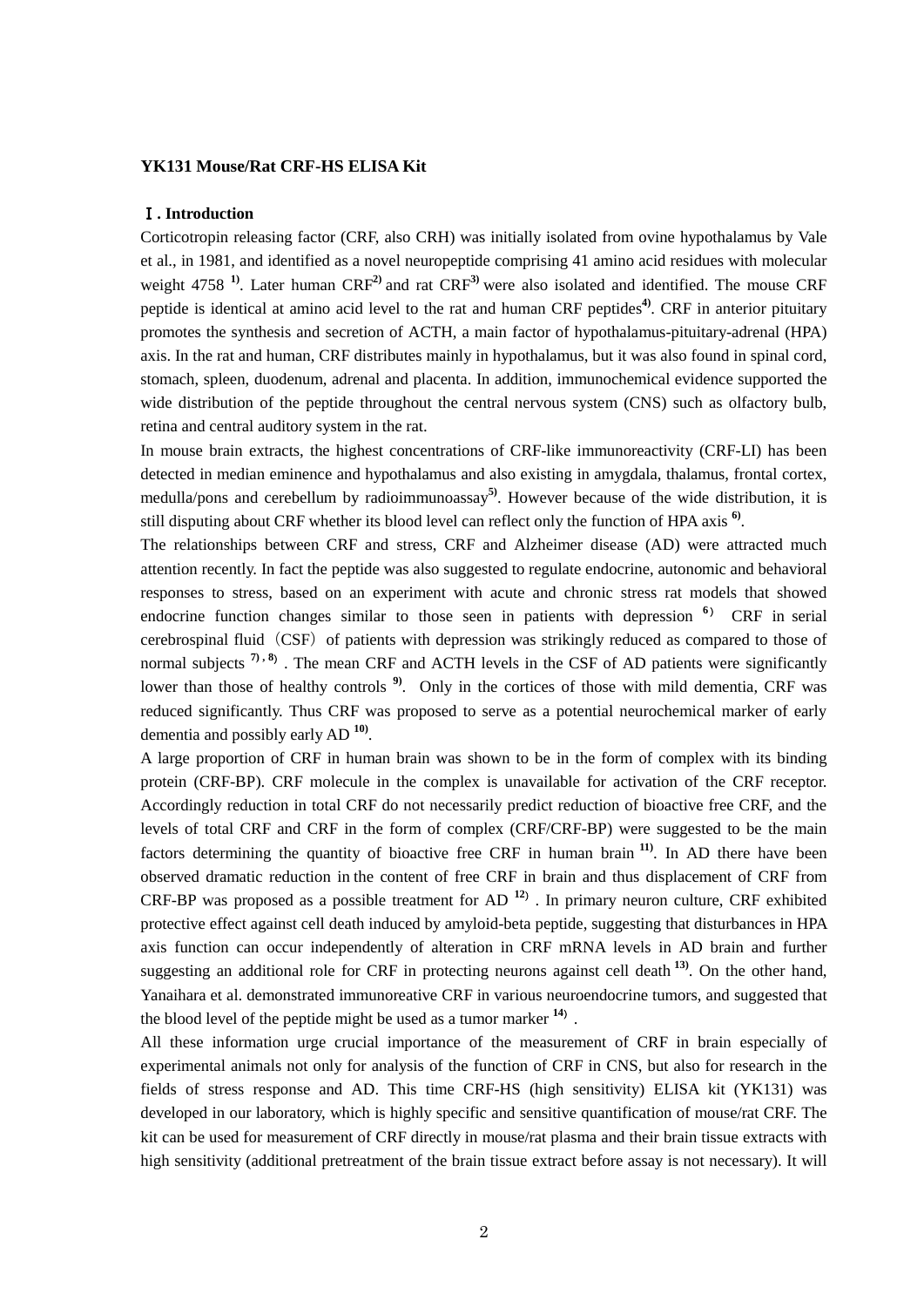be a specifically useful and convenient tool for CRF researches.

| YK131 Mouse/Rat CRF-HS ELISA Kit                                                                                                                                                                                                                                                                                                                                |                                              | <b>Contents</b>                                                                                                                                                                                                  |
|-----------------------------------------------------------------------------------------------------------------------------------------------------------------------------------------------------------------------------------------------------------------------------------------------------------------------------------------------------------------|----------------------------------------------|------------------------------------------------------------------------------------------------------------------------------------------------------------------------------------------------------------------|
| The assay kit can measure mouse/rat CRF<br>within the range of $0.078-2.5$ ng/mL.<br>The assay is completed within 7.5 hr.<br>With one assay kit, 41 samples can be measured<br>in duplicate.<br>Test sample: plasma and brain extracts<br>Sample volume: $50 \mu L$<br>The 96-wells plate in kit is consisted by<br>8-wells strips, and the strips can be used | 1)<br>2)<br>3)<br>4)<br>5)<br>6)<br>7)<br>8) | Antibody coated plate<br>Standard<br>Labeled antibody solution<br><b>SA-HRP</b> solution<br>Enzyme substrate solution (TMB)<br>Stopping solution<br><b>Buffer solution</b><br>Washing solution<br>(concentrated) |
| separately.<br>Precision and reproducibility                                                                                                                                                                                                                                                                                                                    | 9)                                           | Adhesive foil                                                                                                                                                                                                    |
| Intra-assay $CV($ %)<br>Mouse plasma 2.37-8.96, rat plasma 3.47-10.53<br>Inter-assay $CV($ %)<br>Mouse plasma 3.51-12.70, rat plasma 2.01-5.19<br>Stability and storage<br>Store all of the components at 2-8°C.<br>The kit is stable under the condition for 24 months<br>from the date of manufacturing.<br>The expiry date is stated on the label of kit.    |                                              |                                                                                                                                                                                                                  |

# Ⅱ**. Characteristics**

This ELISA kit is used for quantitative determination of mouse/rat CRF in their plasma and brain extract samples. The kit is characterized by its sensitive quantification and high specificity. In addition, it has no influence by other components in samples. CRF standard is highly purified synthetic product.

< Specificity >

This ELISA kit has high specificity to CRF, and shows no crossreactivity to ACTH, urocortin 1, urocortin 2 (mouse) and urocortin 3 (mouse, rat). The detail data are presented on page 14.

< Assay principle >

This ELISA kit for determination of mouse/rat CRF is based on a sandwich enzyme immunoassay. To the wells of plate coated with highly purified antibody against mouse/rat CRF, standards or samples are added for the 1st step immunoreaction. After the 1st step incubation and plate washing, labeled antibody solution (biotinylated rabbit anti mouse/rat CRF antibody) is added as the 2nd step to form antibody antigen - labeled antibody complex on the surface of the wells. After the 2nd step incubation and rinsing out excess labeled antibody, horseradish peroxidase (HRP) labeled streptoavidin (SA) is added for binding to labeled antibody. Finally, HRP enzyme activity is determined by

3,3',5,5'-Tetramethylbenzidine (TMB) and the concentration of mouse/rat CRF is calculated.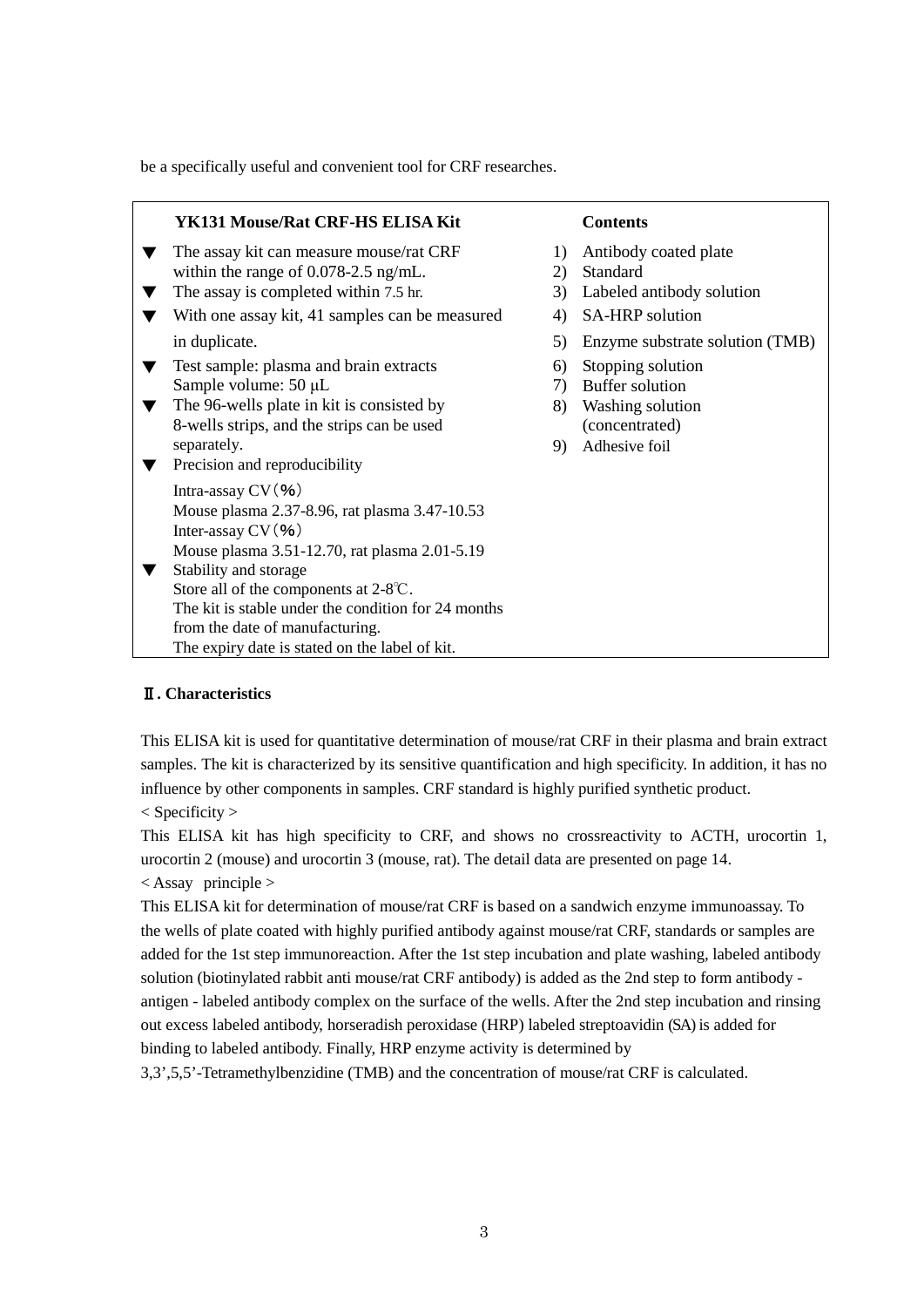# Ⅲ**. Composition**

|                  | Component                          | Form                | Quantity                     | Main Ingredient                                    |
|------------------|------------------------------------|---------------------|------------------------------|----------------------------------------------------|
| 1.               | Antibody coated plate              | microtiter<br>plate | 1 plate (96 wells)           | Rabbit anti mouse/rat CRF antibody coated          |
| 2.               | Standard                           | lyophilized         | $(2.5 \text{ ng})$<br>1 vial | Synthetic mouse/rat CRF (1-41)                     |
| 3.               | Labeled antibody<br>solution       | liquid              | 1 bottle $(12 \text{ mL})$   | Biotinylated rabbit anti mouse/rat CRF<br>antibody |
| 4.               | <b>SA-HRP</b> solution             | liquid              | 1 bottle $(12 \text{ mL})$   | Horseradish peroxidase labeled streptoavidin       |
| $\mathfrak{F}$ . | Enzyme substrate<br>solution       | liquid              | 1 bottle $(12 \text{ mL})$   | 3,3',5,5'-Tetramethylbenzidine (TMB)               |
| 6.               | Stopping solution                  | liquid              | 1 bottle $(12 \text{ mL})$   | $1M H_2SO_4$                                       |
| 7.               | <b>Buffer solution</b>             | liquid              | 1 bottle $(20 \text{ mL})$   | Buffer containing a reaction accelerator           |
| 8.               | Washing solution<br>(concentrated) | liquid              | 1 bottle $(50 \text{ mL})$   | Concentrated saline                                |
| 9.               | Adhesive foil                      |                     | 4 pieces                     |                                                    |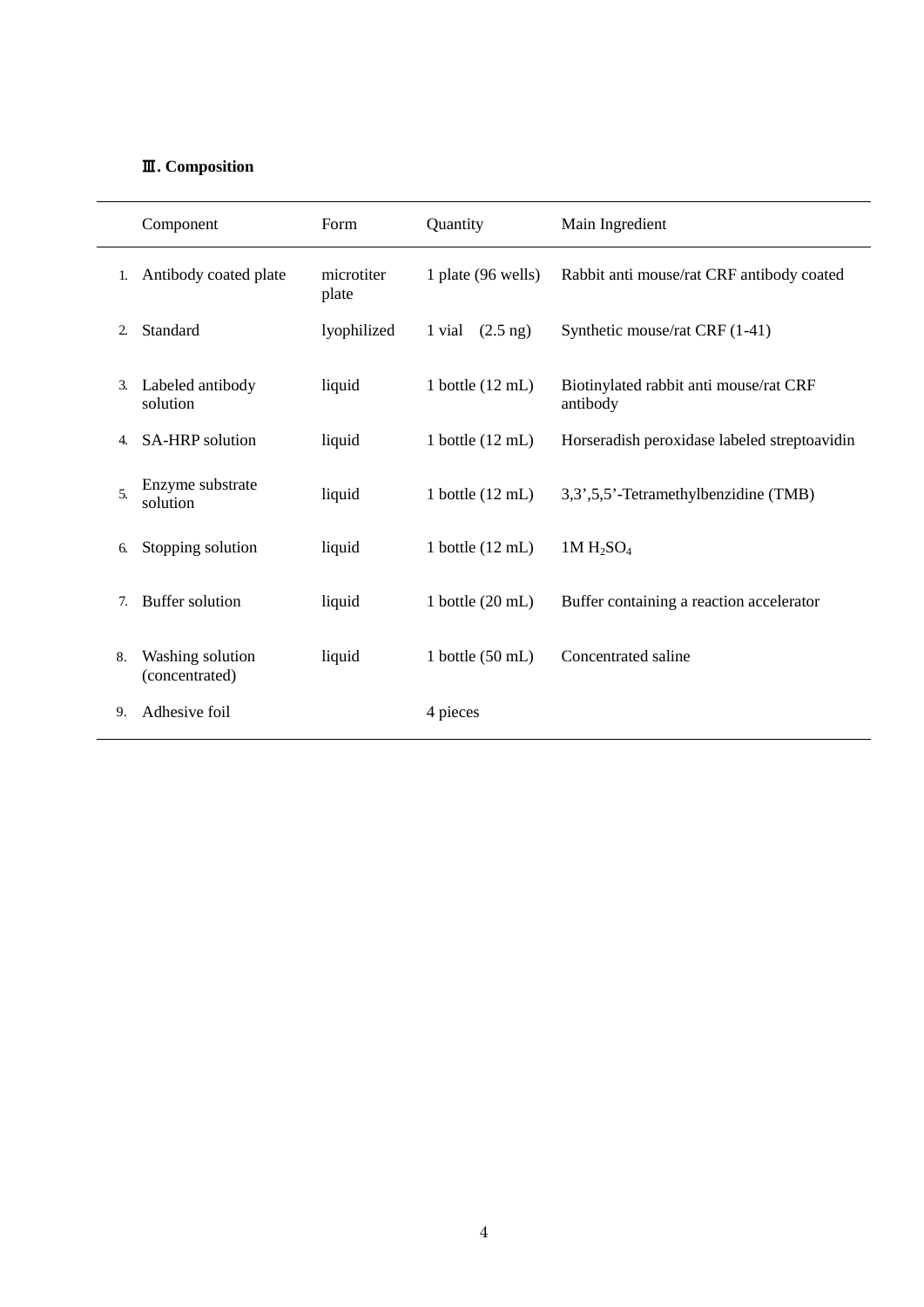## Ⅳ**. Method**

< Equipment required >

- 1. Photometer for microtiter plate (plate reader) which can read extinction 2.5 at 450nm
- 2. Microtiter plate shaker
- 3. Washing device for microtiter plate and dispenser with aspiration system
- 4. Micropipettes, multi-channel pipettes for 8 wells or 12 wells and their tips
- 5. Glass test tubes for preparation of standard solution
- 6. Graduated cylinder (1,000 mL)
- 7. Distilled water or deionized water

<Preparation of assay sample>

- 1. Extraction method of mouse and rat brain tissue: Materials: Mouse and rat brain tissue Extraction buffer: 10 mM PBS (pH 7.2) containing 0.2% Nonidet P-40 (NP40) Methods:
- 1) Mouse and rat brain tissue in a plastic tube is weighed and then homogenized in 30–fold volume of extraction buffer in an ice bath.
- 2) The homogenate is centrifuged (18,360 x g, 20 min) at 4℃, and the supernatant is collected and should be used as soon as possible for measurement. If the samples are tested later, they should be divided into test tubes in small amount and frozen at or below -30℃ until assay. The frozen samples should be warmed up to room temperature (20-30°C) before starting assay. If insoluble material observed in samples, it should be removed by centrifugation (1,750 x g, 15 min) at 4℃ and the sample solution is submitted to assay immediately.

\*It is recommended that brain tissue extracts should be examined by dilution test in order to know suitable dilution ratio to be used , referring to Ⅵ**. Performance Characteristics** <Dilution test>.

2. Collection of mouse and rat plasma:

EDTA-2Na (1 mg/mL) additive blood collection tube is recommended for plasma sample collection. It is strongly recommended that plasma samples should be used as soon as possible after collection. If the samples are tested later, they should be divided into test tubes in small amount and frozen at or below -30°C.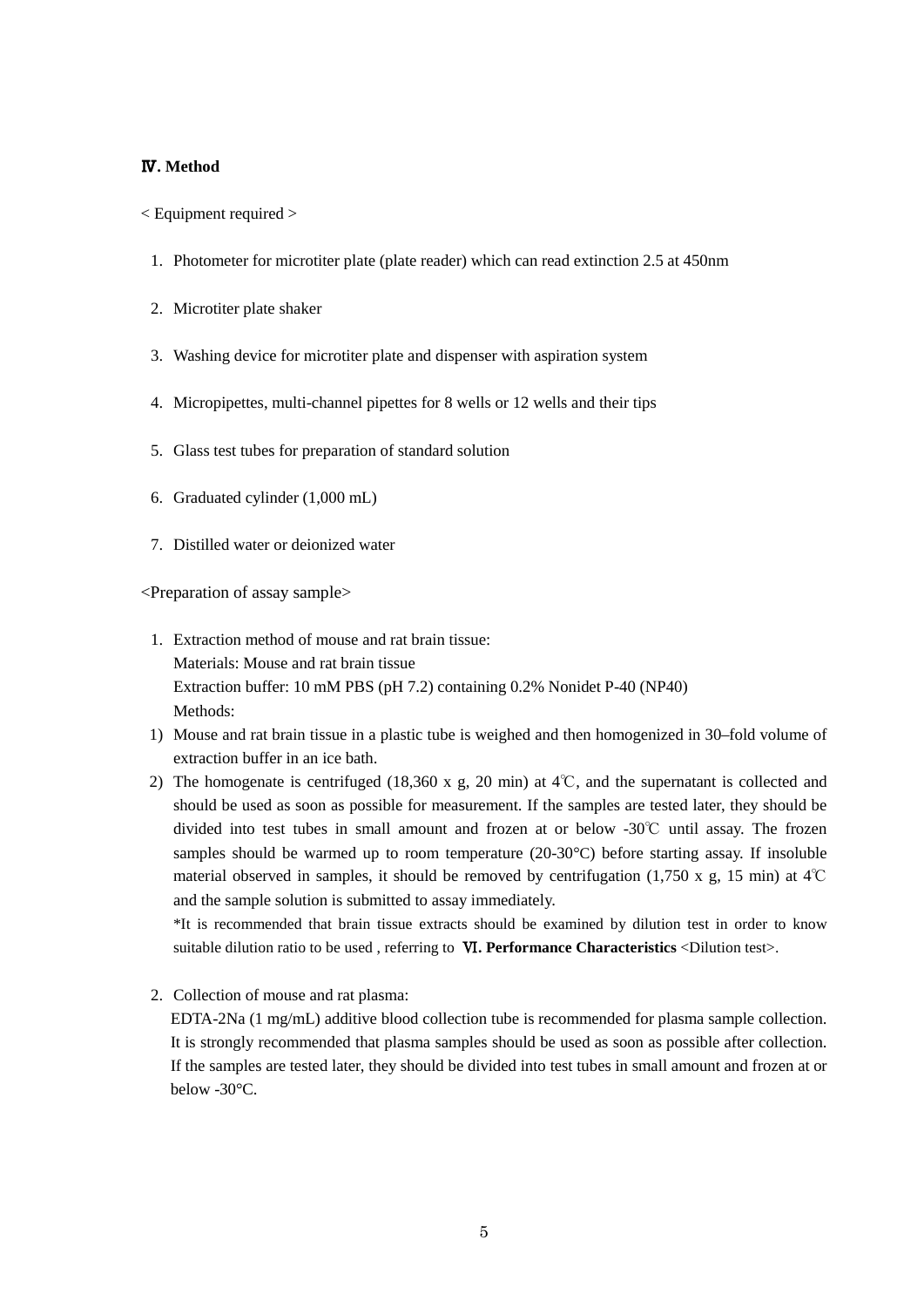#### < Preparatory work >

1. Preparation of standard solution:

Reconstitute the CRF standard with 1 mL of buffer solution, which affords 2.5 ng/mL standard solution. The reconstituted standard solution (0.2 mL) is diluted with 0.2 mL of buffer solution that yields 1.25 ng/mL standard solution. Repeat the dilution procedure to make each standard solution of 0.625, 0.313, 0.156 and 0.078 ng/mL. Buffer solution itself is used as 0 ng/mL standard solution. If a sample concentration below 0.078 ng/mL is predicted, standard curve may be further set up a lower detection limit by using 0.039 ng/mL standard solution which can be prepared by 2-fold dilution of 0.078 ng/mL standard solution. In such case, however, assay precision may not be so excellent as that of the cases between 0.078 and 2.5 ng/mL.

- 2. Preparation of washing solution: Dilute 50 mL of washing solution (concentrated) to 1,000 mL with distilled or deionized water.
- 3. Other reagents are ready for use.

### < Procedure >

- 1. Before starting the assay, bring all the reagents and samples to room temperature ( $20 \sim 30^{\circ}$ C).
- 2. Fill 0.35 mL/well of washing solution into the wells and aspirate the washing solution in the wells. Repeat this washing procedure further twice (total 3 times). Finally, invert the plate and tap it onto an absorbent surface, such as paper toweling, to ensure blotting free of most residual washing solution.
- 3. Add 50µL of buffer solution to the wells first, and then introduce 50µL of each of standard solutions (0, 0.078, 0.156, 0.313, 0.625, 1.25 and 2.5 ng/mL) or samples to the wells.
- 4. Cover the plate with adhesive foil and incubate it at room temperature for 4 hours. During the incubation, the plate should be shaken with a plate shaker (approximately 100 rpm).
- 5. After incubation, take off the adhesive foil, aspirate and wash the wells 4 times with 0.35 mL/well of washing solution. Finally, invert the plate and tap it onto an absorbent surface, such as paper toweling, to ensure blotting free of most residual washing solution.
- 6. Add 100µL of labeled antibody solution to each of the wells.
- 7. Cover the plate with adhesive foil and incubate it at room temperature for 2 hours. During the incubation, the plate should be shaken with a plate shaker (approximately 100 rpm).
- 8. Take off the adhesive foil, aspirate and wash the wells 4 times with 0.35 mL/well of washing solution. Finally, invert the plate and tap it onto an absorbent surface, such as paper toweling, to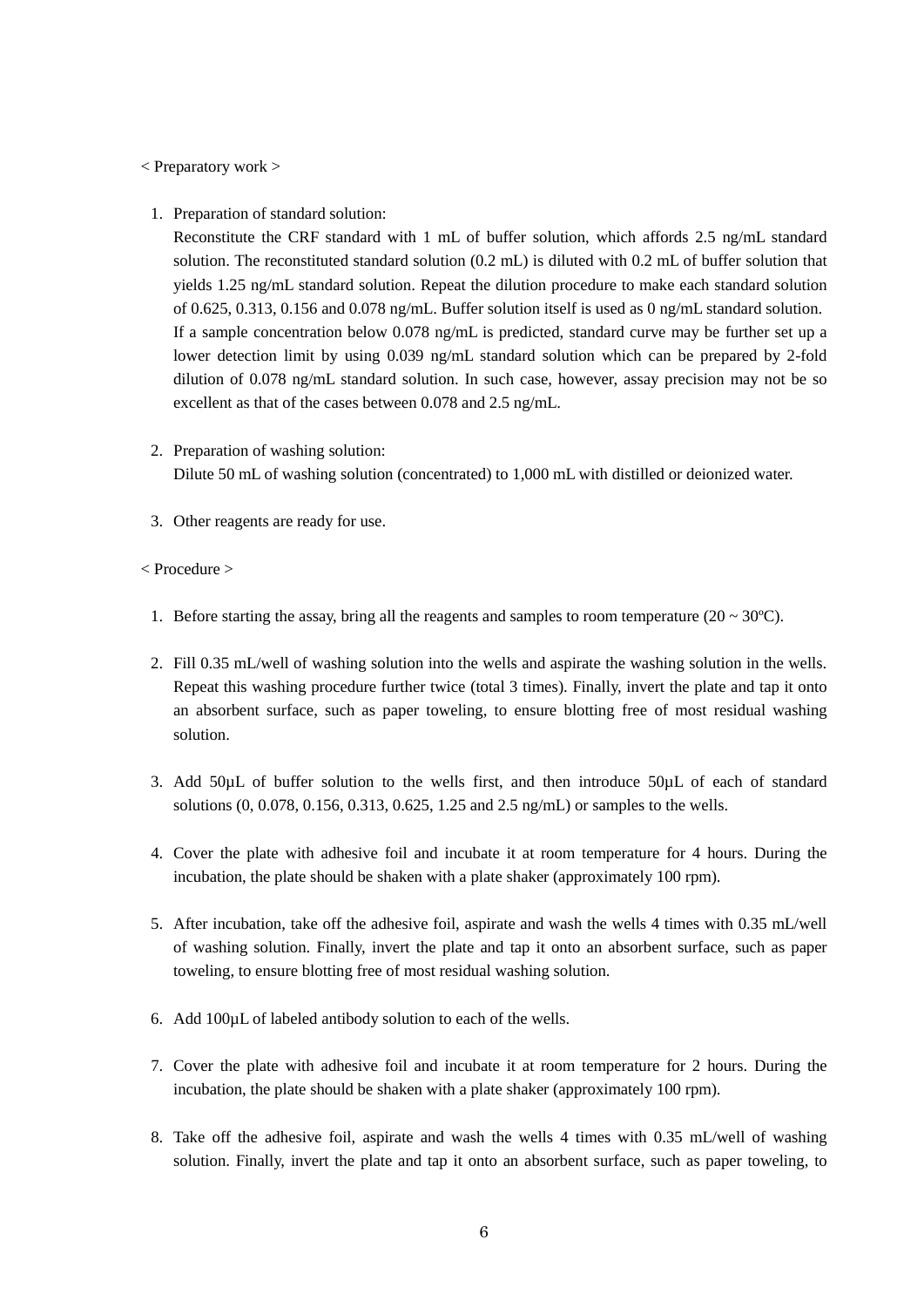ensure blotting free of most residual washing solution.

- 9. Add 100µL of SA-HRP solution to each of the wells.
- 10. Cover the plate with adhesive foil and incubate it at room temperature for 1 hour. During the incubation, the plate should be shaken with a plate shaker (approximately 100 rpm).
- 11. Take off the adhesive foil, aspirate and wash the wells 4 times with 0.35 mL/well of washing solution. Finally, invert the plate and tap it onto an absorbent surface, such as paper toweling, to ensure blotting free of most residual washing solution.
- 12. Add 100µL of Enzyme substrate solution (TMB) to each of the wells, cover the plate with adhesive foil and keep it for 30 minutes at room temperature in a dark place for color reaction (keep still, plate shaker not need).
- 13. Add 100 µL of stopping solution to each of the wells to stop color reaction.
- 14. Read the optical absorbance of the solution in the wells at 450 nm. The dose-response curve of this assay fits best to a 4 (or 5)-parameter logistic equation. The results of unknown samples can be calculated with any computer program having a 4 (or 5)-parameter logistic function. Otherwise calculate mean absorbance values of wells containing standards and plot a standard curve on semi logarithmic graph paper (abscissa: concentration of standard; ordinate: absorbance values). Use the average absorbance of each sample to determine the corresponding value by simple interpolation from this standard curve.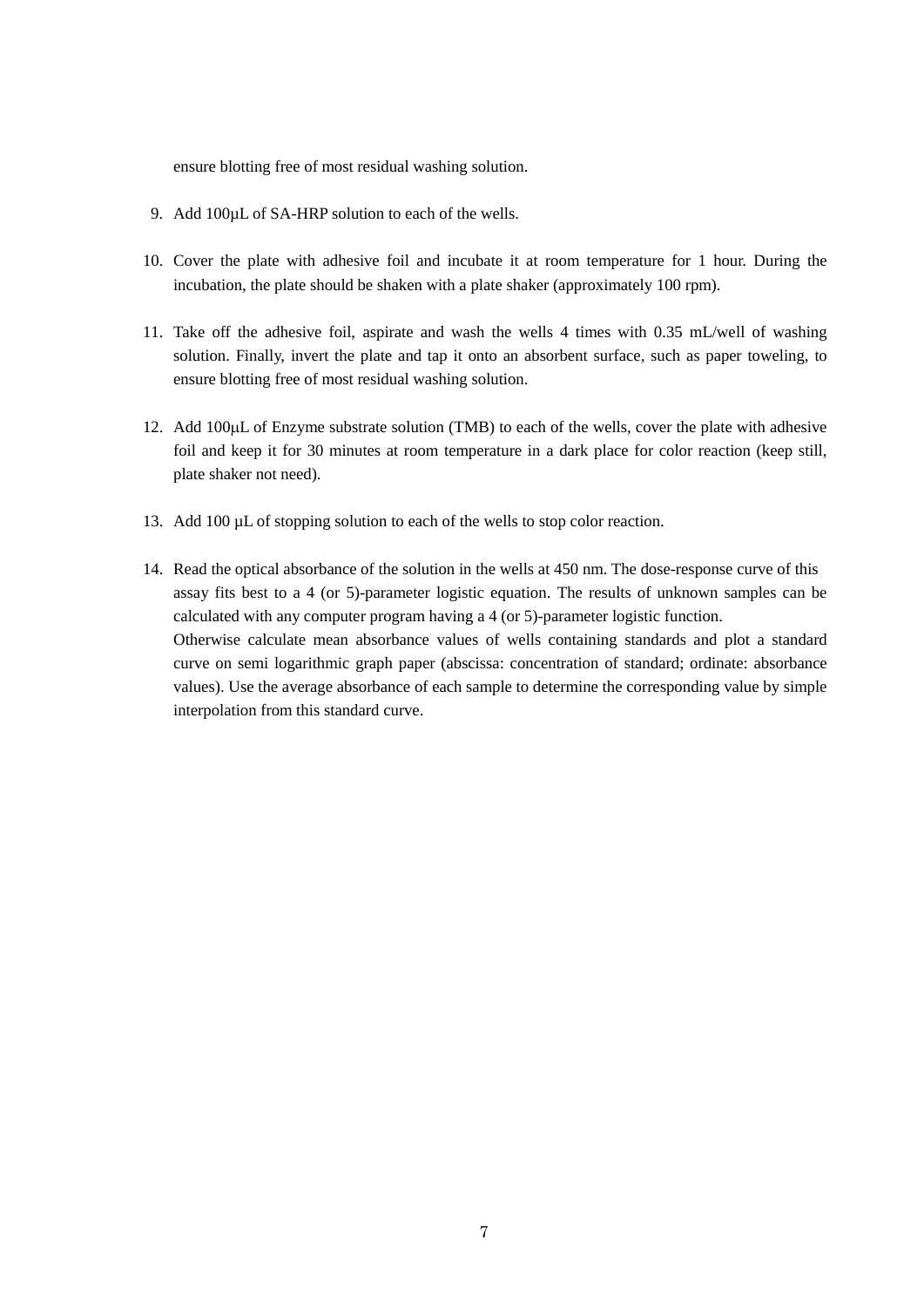## Ⅴ**. Notes**

- 1. The brain extract supernatant should be used as soon as possible for assay. If the samples are tested later, they should be divided into test tubes in small amount and frozen at or below -30℃ until assay. These samples should be brought back to room temperature (20-30°C) before starting assay. If insoluble material is observed in sample, they should be removed by centrifugation  $(1,750 \times g, 150)$ min) at  $4^{\circ}\text{C}$  and the sample solution is submitted to assay immediately.
- 2. EDTA-2Na (1mg/mL) additive blood collection tube is recommended for the plasma collection. Plasma samples must be used as soon as possible after collection. If the samples are tested later, they should be divided into test tubes in small amount and frozen at or below -30°C. Avoid repeated freezing and thawing of samples.
- 3. Standard solutions should be prepared immediately before use. This kit can be used dividedly in strips of the plate. In such case, the rest of reconstituted reagent (standard) should be stored at or below -30°C(stable for 1 month).
- 4. During storage of washing solution (concentrated) at 2-8°C, precipitates may be observed, however, they will be dissolved when diluted. Diluted washing solution is stable for 6 months at 2-8°C.
- 5. Pipetting operations may affect the precision of the assay, so that pipette standard solutions or samples precisely into each well of plate. In addition, use clean test tubes or vessels in assay and use new tip for each standard or sample to avoid cross contamination.
- 6. When sample concentration exceeds 2.5 ng/mL, it needs to be diluted with buffer solution to proper concentration.
- 7. During the incubation except the color reaction, the plate should be shaken gently by a plate shaker to promote immunoreaction (approximately 100 rpm).
- 8. Perform all the determination in duplicate.
- 9. Read plate optical absorbance of reaction solution in wells as soon as possible after stop color reaction.
- 10. To quantitate accurately, always run a standard curve when testing samples.
- 11. Protect reagents from strong light (e.g. direct sunlight) during storage and assay.
- 12. Satisfactory performance of the test is guaranteed only when reagents are used from combination pack with identical lot number.
- 13. Some reagents contain human serum (tested and found negative for HBsAG, HIV 1/2, HCV, HIV-1 AG or HIV-1 NAT, ALT and a test for Syphilis by FDA approved methods), [care](javascript:goWordLink(%22Care%22)) [should](javascript:goWordLink(%22should%22)) [be](javascript:goWordLink(%22be%22)) [taken](javascript:goWordLink(%22taken%22)) [when](javascript:goWordLink(%22when%22)) [handling](javascript:goWordLink(%22handling%22)).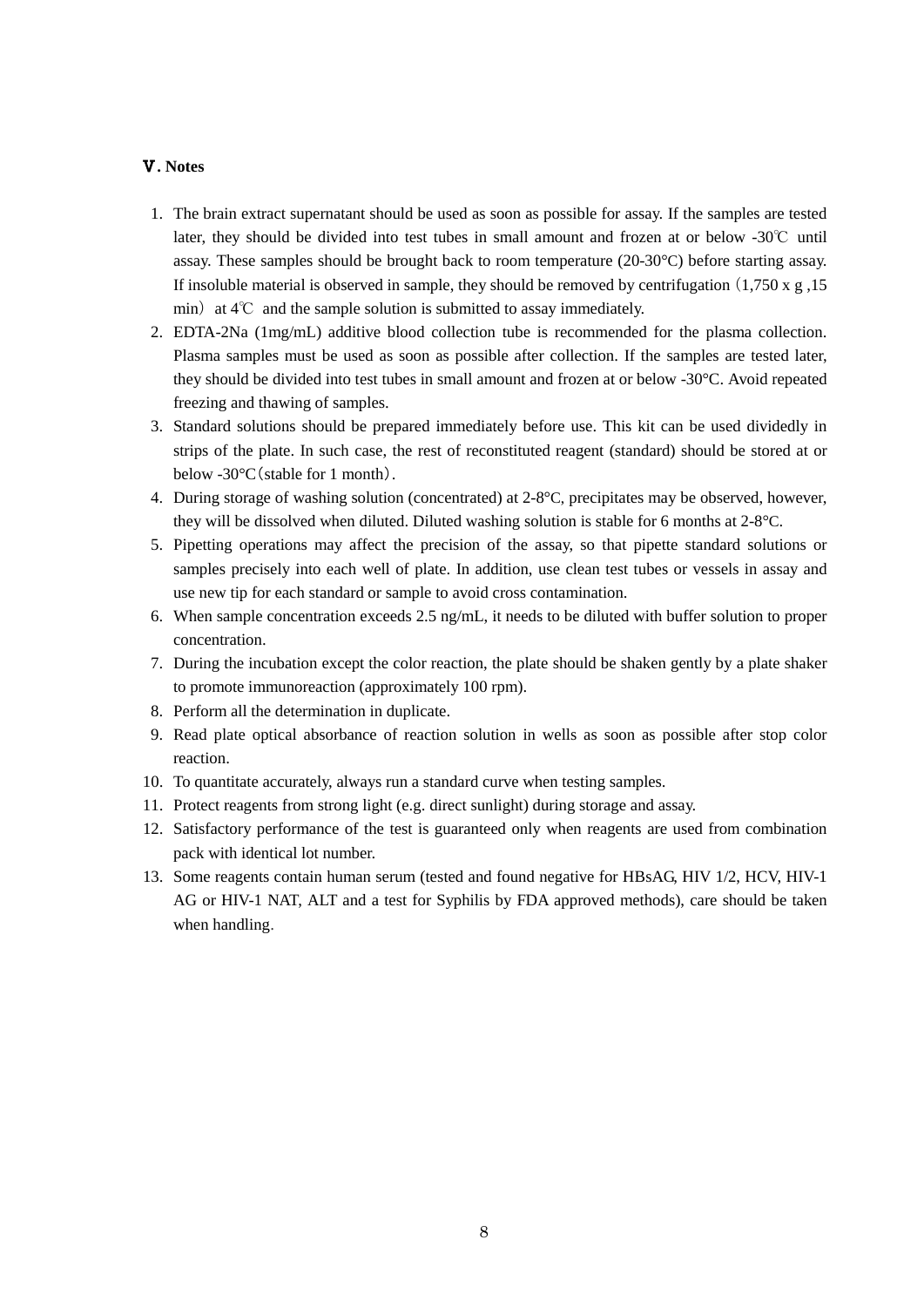# Ⅵ**. Performance Characteristics**



Typical standard curve

# **<Analytical recovery>**

| $\leq$ Mouse plasma A $>$   |                            |                     |                  |  |
|-----------------------------|----------------------------|---------------------|------------------|--|
| <b>Added CRF</b><br>(ng/ml) | <b>Observed</b><br>(ng/ml) | Expected<br>(ng/ml) | Recovery<br>(% ) |  |
| 0.0                         | 0.06                       |                     |                  |  |
| 0.1                         | 0.15                       | 0.16                | 93.75            |  |
| 0.3                         | 0.26                       | 0.36                | 72.22            |  |
| 1.0                         | 0.70                       | 1.06                | 66.04            |  |

|--|

| <b>Added CRF</b> | Observed | Expected | Recovery |
|------------------|----------|----------|----------|
| (ng/ml)          | (ng/ml)  | (ng/ml)  | (%)      |
| $_{\rm 0.0}$     | 0.02     |          |          |
| 0.1              | 0.11     | 0.12     | 91.67    |
| 0.3              | 0.26     | 0.32     | 81.25    |
| 1.0              | 0.64     | 1.02     | 62.75    |

| <mouse c="" plasma=""></mouse> |                     |                     |                    |
|--------------------------------|---------------------|---------------------|--------------------|
| <b>Added CRF</b><br>(ng/ml)    | Observed<br>(ng/ml) | Expected<br>(ng/ml) | Recovery<br>$(\%)$ |
| 0.0                            | 0.04                |                     |                    |
| 0.1                            | 0.17                | 0.14                | 121.43             |
| 0.3                            | 0.31                | 0.34                | 91.18              |
| 1.0                            | 0.66                | 1.04                | 63.46              |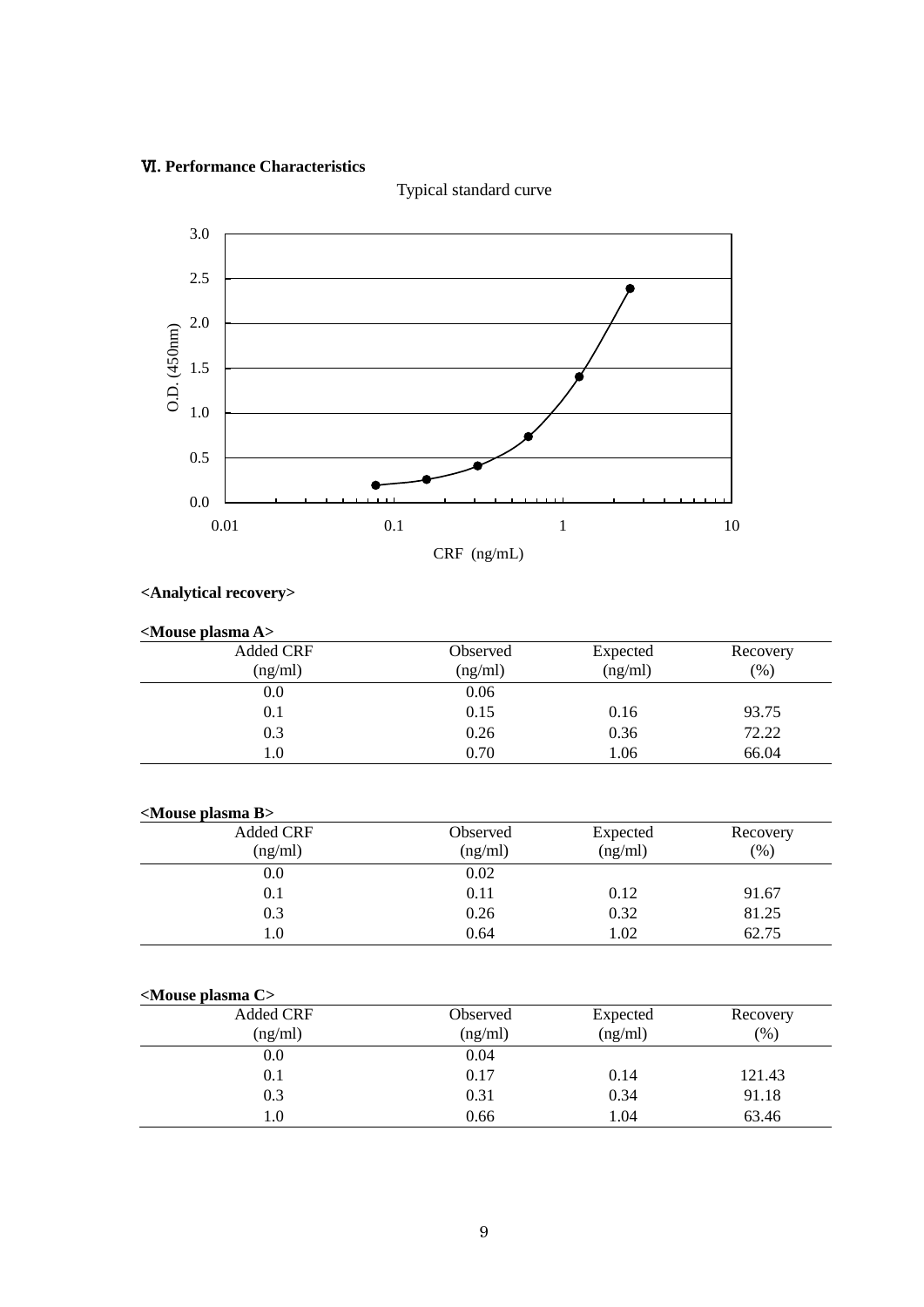| <mouse d="" plasma=""></mouse>                 |          |          |          |
|------------------------------------------------|----------|----------|----------|
| <b>Added CRF</b>                               | Observed | Expected | Recovery |
| (ng/ml)                                        | (ng/ml)  | (ng/ml)  | (% )     |
| 0.0                                            | 0.06     |          |          |
| 0.1                                            | 0.17     | 0.16     | 106.25   |
| 0.3                                            | 0.30     | 0.36     | 83.33    |
| 1.0                                            | 0.71     | 1.06     | 66.98    |
| <rat a="" plasma=""></rat>                     |          |          |          |
| <b>Added CRF</b>                               | Observed | Expected | Recovery |
| (ng/ml)                                        | (ng/ml)  | (ng/ml)  | (%)      |
| 0.0                                            | 0.07     |          |          |
| 0.1                                            | 0.16     | 0.17     | 94.12    |
| 0.3                                            | 0.30     | 0.37     | 81.08    |
| 1.0                                            | 0.84     | 1.07     | 78.50    |
| <rat b="" plasma=""></rat>                     |          |          |          |
| <b>Added CRF</b>                               | Observed | Expected | Recovery |
| (ng/ml)                                        | (ng/ml)  | (ng/ml)  | (% )     |
| 0.0                                            | 0.03     |          |          |
| 0.1                                            | 0.14     | 0.13     | 107.69   |
| 0.3                                            | 0.35     | 0.33     | 106.06   |
| 1.0                                            | 0.85     | 1.03     | 82.52    |
| <rat c="" plasma=""></rat>                     |          |          |          |
| <b>Added CRF</b>                               | Observed | Expected | Recovery |
| (ng/ml)                                        | (ng/ml)  | (ng/ml)  | (% )     |
| 0.0                                            | 0.00     |          |          |
| 0.1                                            | 0.11     | 0.10     | 110.00   |
| 0.3                                            | 0.23     | 0.30     | 76.67    |
| 1.0                                            | 0.68     | 1.00     | 68.00    |
|                                                |          |          |          |
| $\langle$ Rat plasma D $>$<br><b>Added CRF</b> | Observed | Expected | Recovery |
| (ng/ml)                                        | (ng/ml)  | (ng/ml)  | (% )     |
| 0.0                                            | 0.00     |          |          |
| 0.1                                            | 0.09     | 0.10     | 90.00    |
| 0.3                                            | 0.21     | 0.30     | 70.00    |
|                                                |          |          |          |
| 1.0                                            | 0.68     | 1.00     | 68.00    |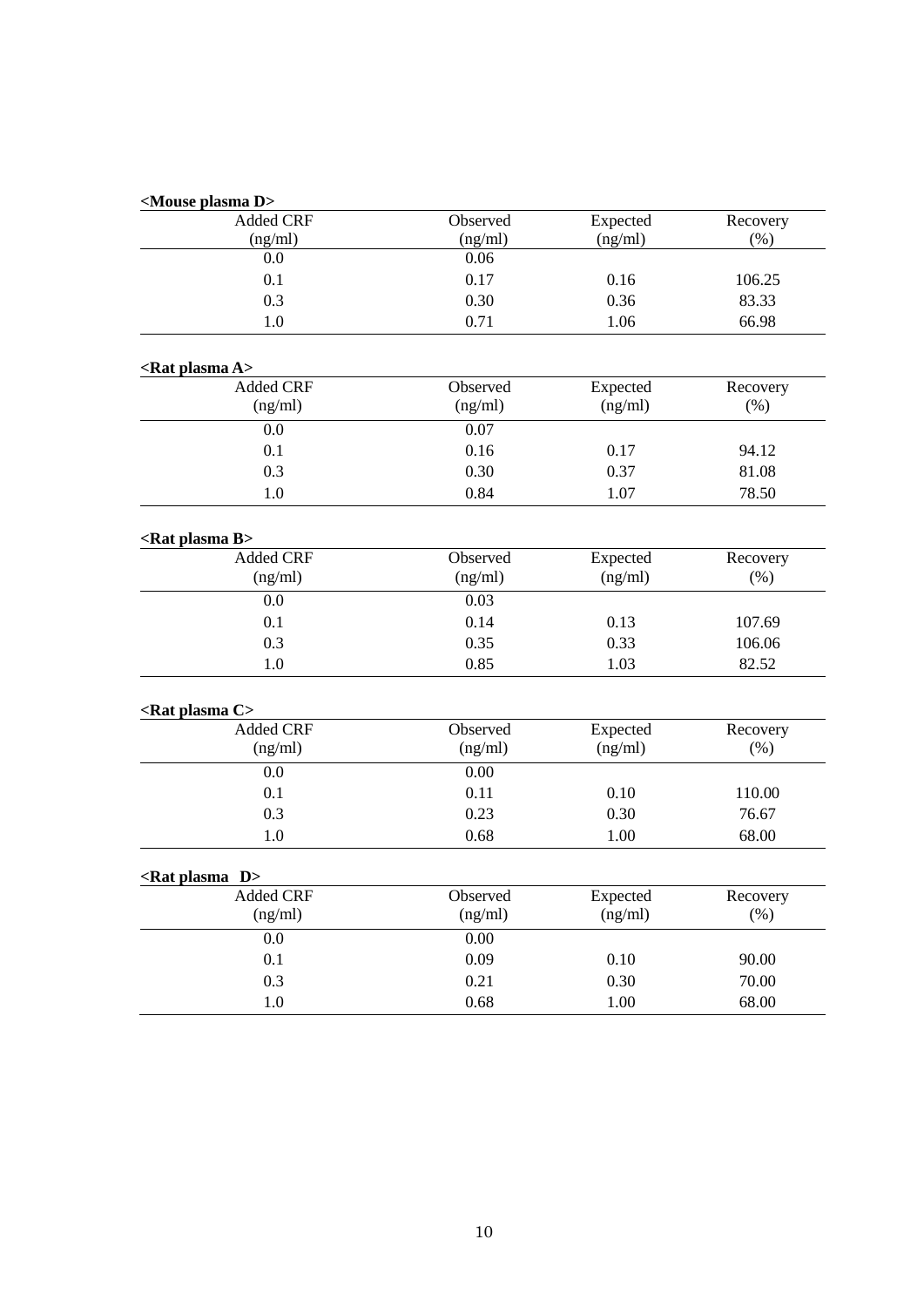# **<Dilution test>**





<Rat plasma>

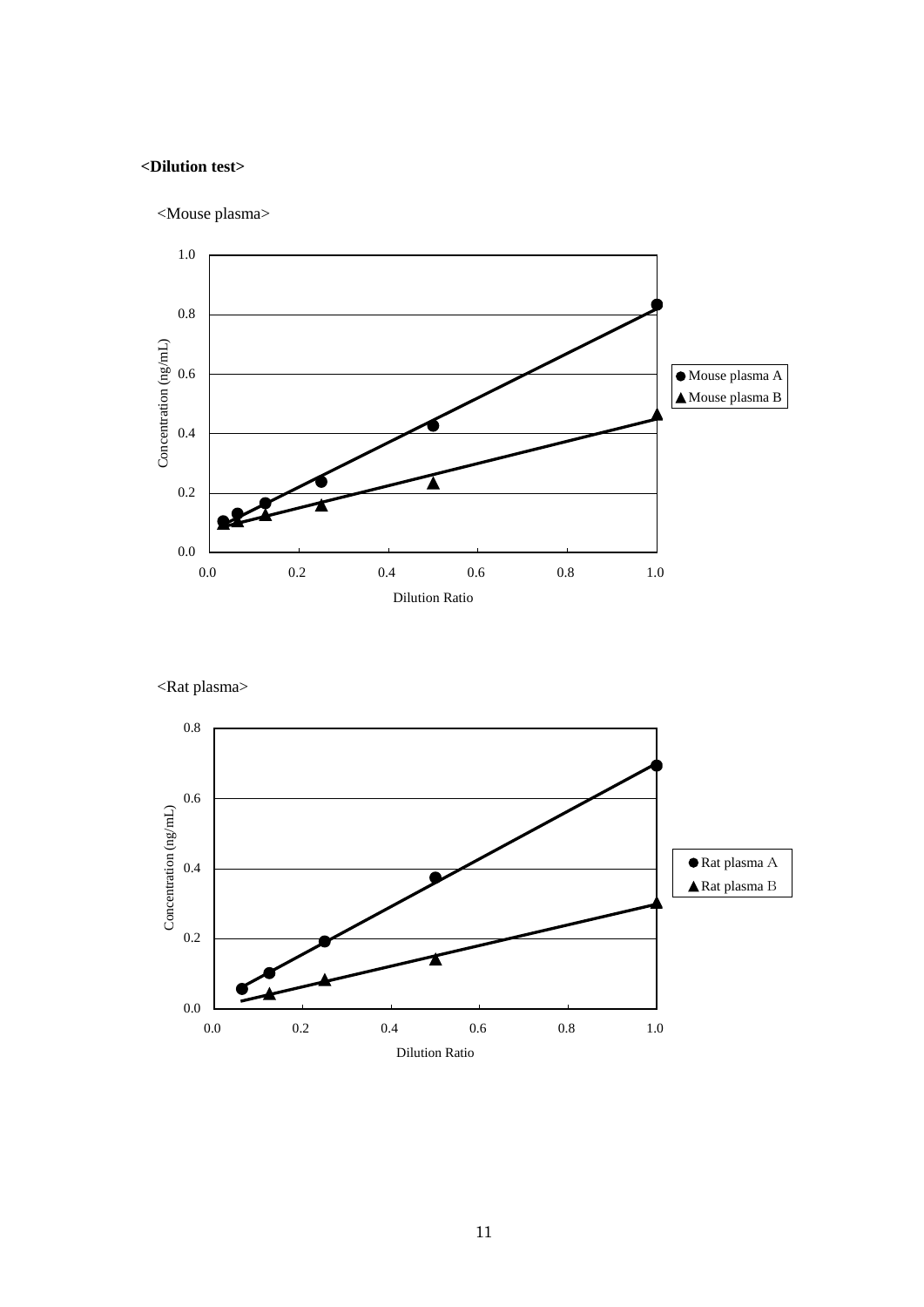

<Mouse brain extract A> (extracted with 30 fold volume of PBS containing 0.2%NP40)

<Mouse brain extract B> (extracted with 30 fold volume of PBS containing 0.2%NP40)



<Mouse brain extract C> (extracted with 30 fold volume of PBS containing 0.2%NP40)

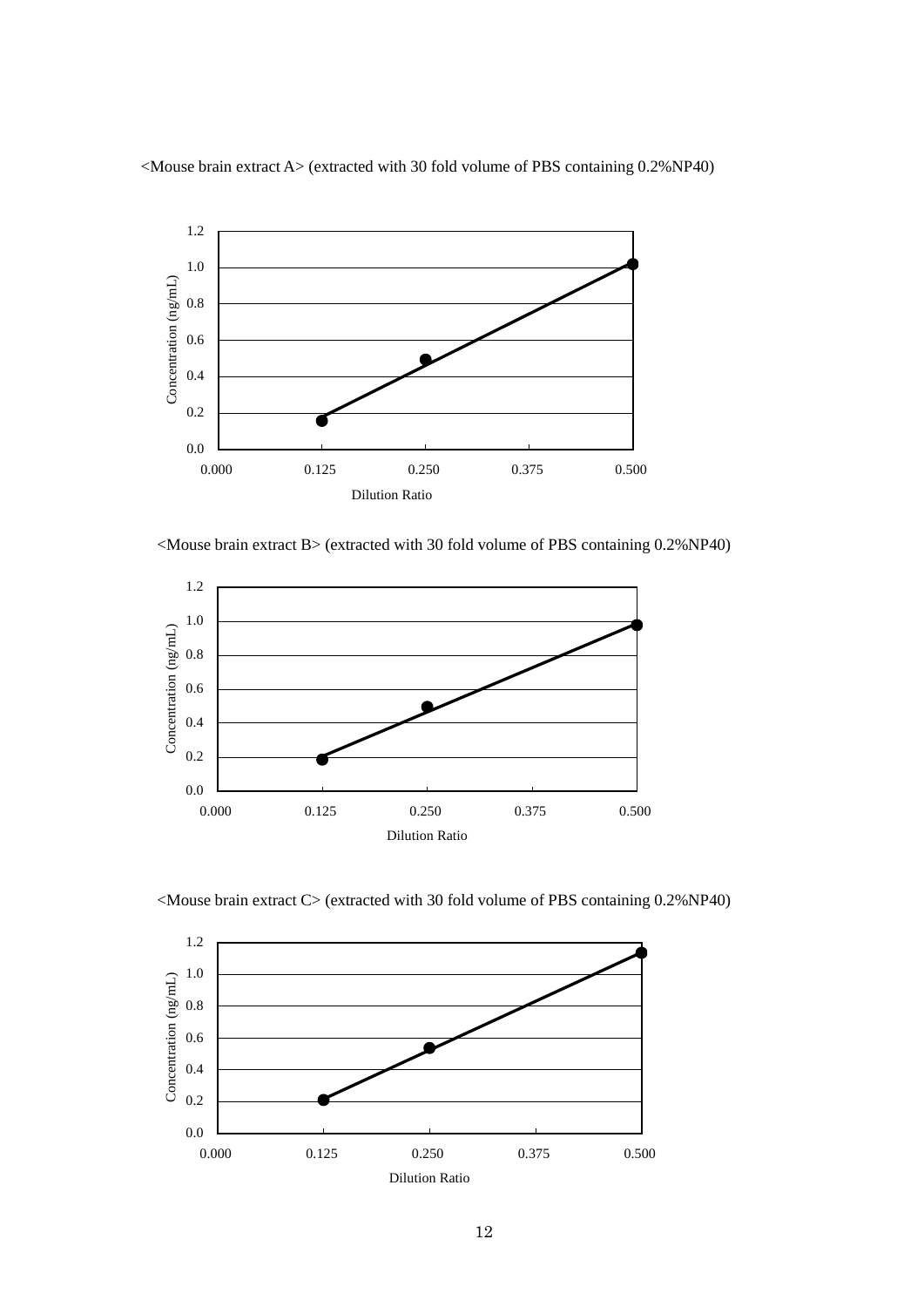

 $\leq$ Rat brain extract A $>$  (extracted with 30 fold volume of PBS containing 0.2%NP40)

 $\leq$ Rat brain extract B $>$  (extracted with 30 fold volume of PBS containing 0.2%NP40)



<Rat brain extract C> (extracted with 30 fold volume of PBS containing 0.2%NP40)

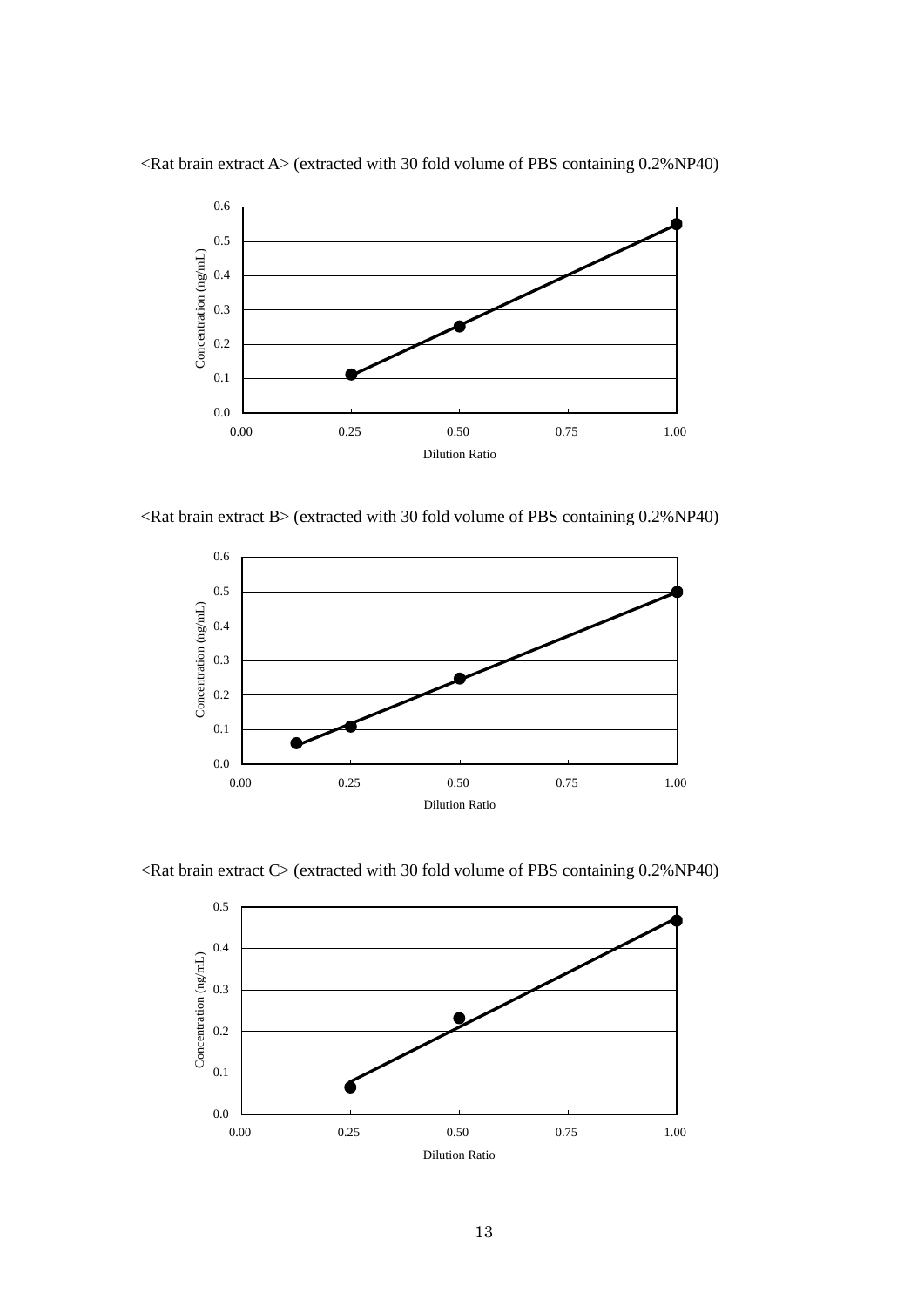#### **<Crossreactivity>**

| Related peptides               | Crossreactivity (%) |
|--------------------------------|---------------------|
| CRF(1-41) (Mouse, Rat, Human)  | 100                 |
| CRF(17-41) (Mouse, Rat, Human) | 0.1                 |
| <b>ACTH</b> (Human)            | 0.01                |
| ACTH (Mouse, Rat)              | 0.01                |
| Urocortin 1 (Human)            | 0.01                |
| Urocortin 1 (Mouse, Rat)       | 0.01                |
| Urocortin 2 (Mouse)            | $\Omega$            |
| Urocortin 3 (Mouse, Rat)       | 0                   |
| PACAP27                        | $\theta$            |
| PACAP38                        | $\theta$            |
| VIP (Human, Porcine)           | $\theta$            |

## **< Precision and reproducibility >**

| Test sample  | Intra-assay $CV($ %) | Inter-assay $CV($ %) |
|--------------|----------------------|----------------------|
| Mouse plasma | $2.37 - 8.96$        | 3.51-12.70           |
| Rat plasma   | 3.47-10.53           | 2.01-5.19            |

**<Assay range>**

 $0.078 \sim 2.5$  ng/mL

### Ⅶ**. Stability and Storage**

| $<$ Storage $>$    | Store all of the components at $2-8$ °C.                                            |
|--------------------|-------------------------------------------------------------------------------------|
| $<$ Shelf life $>$ | The kit is stable under the condition for 24 months from the date of manufacturing. |
|                    | The expiry date is stated on the label of kit.                                      |
| $<$ Package $>$    | For 96 tests per one kit including standards                                        |

## Ⅷ**. References**

- 1. Vale W, Spiess J, Rivier C, Rivier J: Characterization of a 41-residue ovine hypothalamic peptide that stimulates secretion of corticotropin and beta-endorphin. *Science, 213*, 1394-1397, 1981
- 2. Shibahara S, Morimoto Y, Furutani Y, Notake M, Takahashi H, Shimizu S, Horikawa S, Numa S: Isolation and sequence analysis of the human corticotropin-releasing factor precursor gene. *EMBO J, 2***,** 775-779, 1983
- 3. Rivier J, Spiess J, Vale W: Characterization of rat hypothalamic corticotropin-releasing factor. *Proc Natl Acad Sci USA, 80,* 4851-4855, 1983
- 4. Seasholtz AF, Bourbonais FJ, Harnden CE, and Camper SA: Nucleotide Sequence and Expression of the Mouse Corticotropin-Releasing Hormone Gene. *Mol Cell Neurosci*, **2,** 266-273, 1991
- 5. Nakane T, Audhya T, Hollander CS, Schlesinger DH, Kardos P, Brown C, Passarelli J: